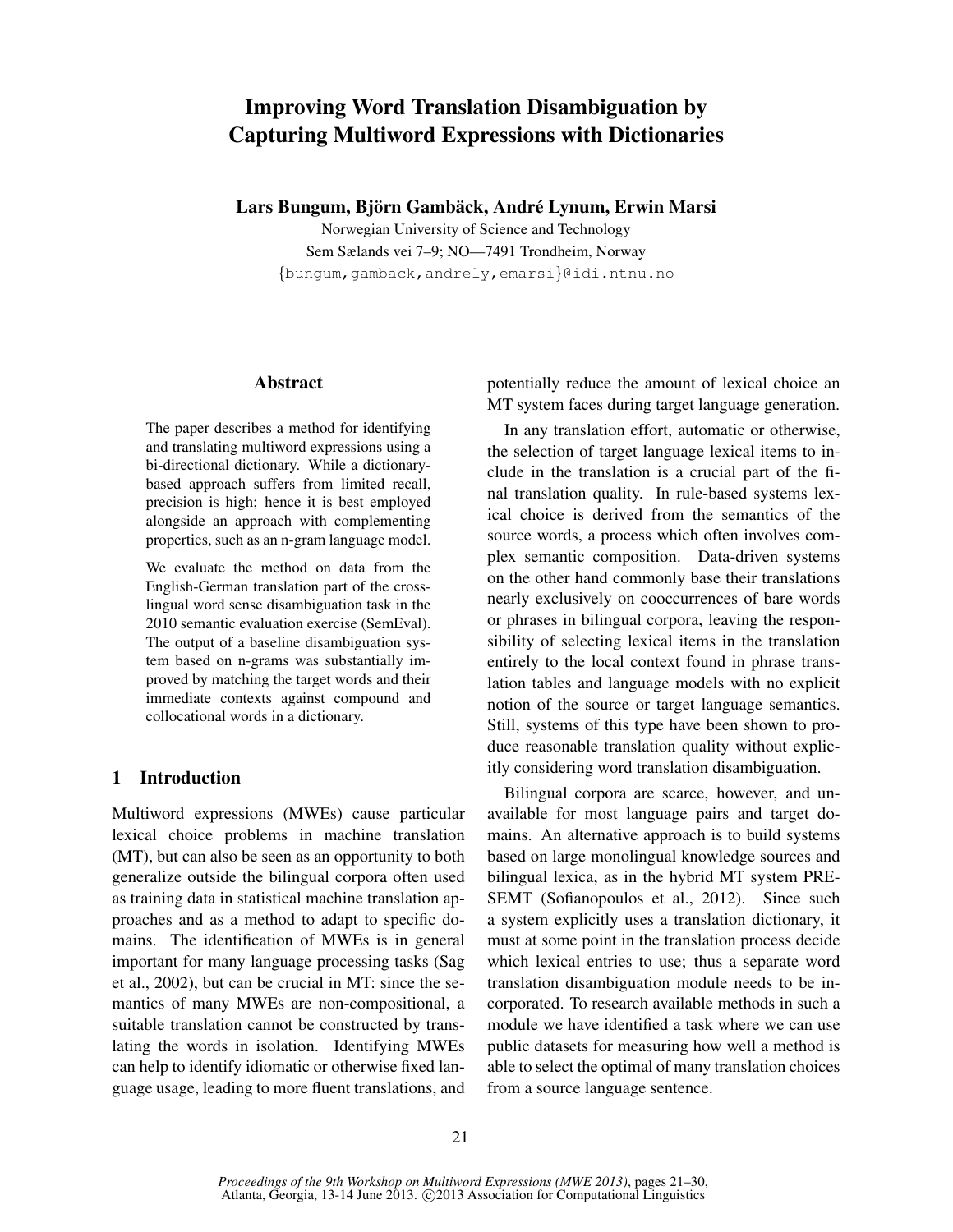In phrase-based statistical MT systems, the translation of multiword expressions can be a notable source of errors, despite the fact that those systems explicitly recognize and use alignments of sequential chunks of words. Several researchers have approached this problem by adding MWE translation tables to the systems, either through expanding the phrase tables (Ren et al., 2009) or by injecting the MWE translations into the decoder (Bai et al., 2009). Furthermore, there has been some interest in automatic mining of MWE pairs from bilingual corpora as a task in itself: Caseli et al. (2010) used a dictionary for evaluation of an automatic MWE extraction procedure using bilingual corpora. They also argued for the filtering of stopwords, similarly to the procedure described in the present paper. Sharoff et al. (2006) showed how MWE pairs can be extracted from comparable monolingual corpora instead of from a parallel bilingual corpus.

The methodology introduced in this paper employs bilingual dictionaries as a source of multiword expressions. Relationships are induced between the source sentence and candidate translation lexical items based on their correspondence in the dictionary. Specifically, we use a deterministic multiword expression disambiguation procedure based on translation dictionaries in both directions (from source to target language and vice versa), and a baseline system that ranks target lexical items based on their immediate context and an n-gram language model. The n-gram model represents a high-coverage, low-precision companion to the dictionary approach (i.e., it has complementary properties). Results show that the MWE dictionary information substantially improves the baseline system.

The 2010 Semantic Evaluation exercise (Sem-Eval'10) featured a shared task on Cross-Lingual Word Sense Disambiguation (CL-WSD), where the focus was on disambiguating the translation of a single noun in a sentence. The participating systems were given an English word in its context and asked to produce appropriate substitutes in another language (Lefever and Hoste, 2010b). The CL-WSD data covers Dutch, French, Spanish, Italian and German; however, since the purpose of the experiments in this paper just was to assess our method's ability to choose the right translation of a word given its context, we used the English-to-German part only.

The next section details the employed disambiguation methodology and describes the data sets used in the experiments. Section 3 then reports on the results of experiments applying the methodology to the SemEval datasets, particularly addressing the impact of the dictionary MWE correspondences. Finally, Section 4 sums up the discussion and points to issues that can be investigated further.

# 2 Methodology

The core of the disambiguation model introduced in this paper is dictionary-based multiword extraction. Multiword extraction is done in both a direct and indirect manner: *Direct extraction* uses adjacent words in the source language in combination with the word to be translated, if the combination has an entry in the source-to-target language (SL–TL) dictionary. *Indirect extraction* works in the reverse direction, by searching the target-to-source (TL–SL) dictionary and looking up translation candidates for the combined words. Using a dictionary to identify multiword expressions after translation has a low recall of target language MWEs, since often there either are no multiword expressions to be discovered, or the dictionary method is unable to find a translation for an MWE. Nevertheless, when an MWE really is identified by means of the dictionary-based method, the precision is high.

Due to the low recall, relying on multiword expressions from dictionaries would, however, not be sufficient. Hence this method is combined with an n-gram language model (LM) based on a large target language corpus. The LM is used to rank translation candidates according to the probability of the n-gram best matching the context around the translation candidate. This is a more robust but less precise approach, which servers as the foundation for the high-precision but low-recall dictionary approach.

In the actual implementation, the n-gram method thus first provides a list of its best suggestions (currently top-5), and the dictionary method then prepends its candidates to the top of this list. Consequently, n-gram matching is described before dictionary-based multiword extraction in the following section. First, however, we introduce the data sets used in the experiments.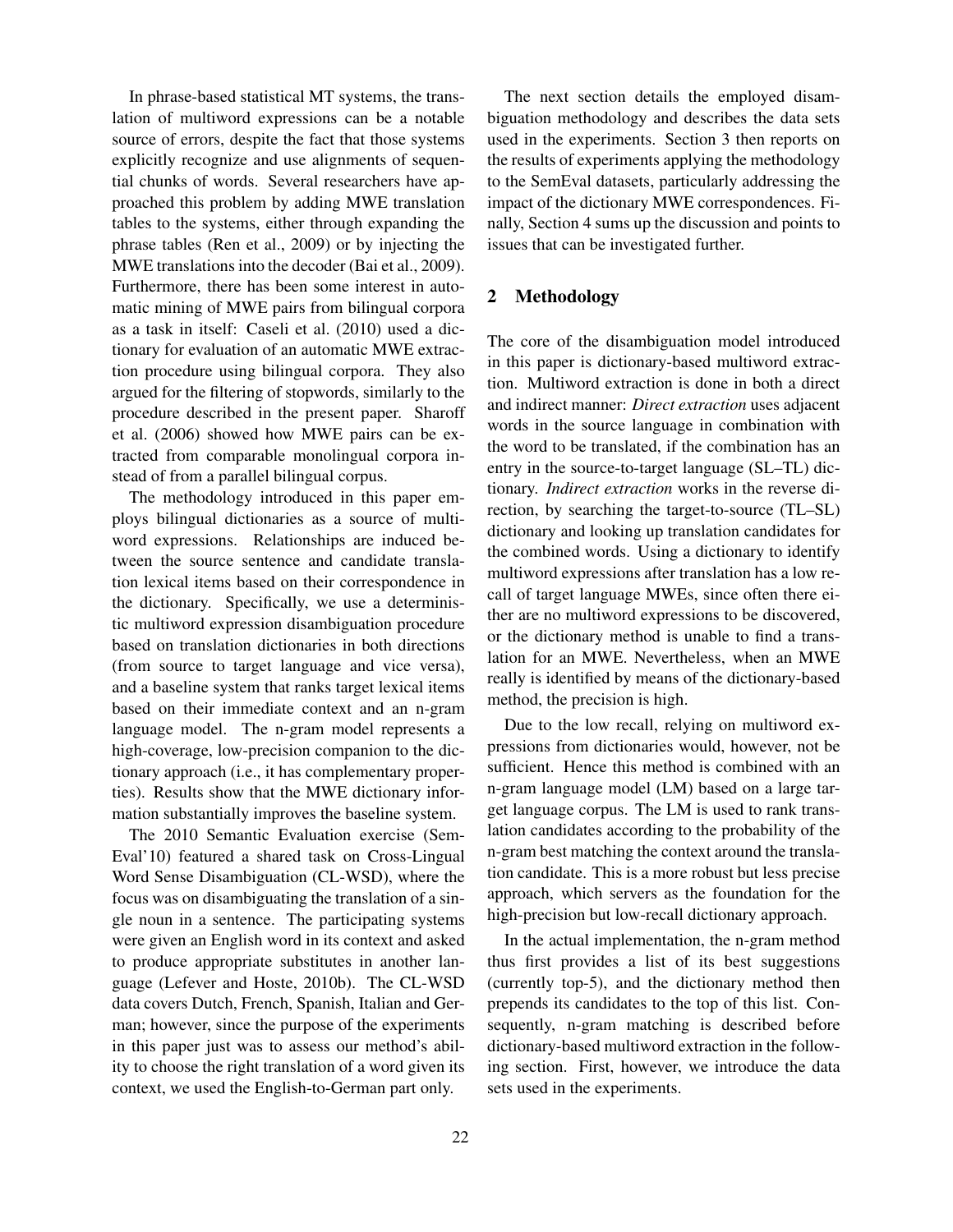*(a) AGREEMENT in the form of an exchange of letters between the European Economic Community and the Bank for International Settlements concerning the mobilization of claims held by the Member States under the medium-term financial assistance arrangements*

{bank 4; bankengesellschaft 1; kreditinstitut 1; zentralbank 1; finanzinstitut 1}

*(b) The Office shall maintain an electronic data bank with the particulars of applications for registration of trade marks and entries in the Register. The Office may also make available the contents of this data* bank *on CD-ROM or in any other machine-readable form.*

{datenbank 4; bank 3; datenbanksystem 1; daten 1}

*(c) established as a band of 1 km in width from the banks of a river or the shores of a lake or coast for a length of at least 3 km.*  $\{$  ufer 4; flussufer 3 $\}$ 

Table 1: Examples of contexts for the English word *bank* with possible German translations

# 2.1 The CL-WSD Datasets

The data sets used for the SemEval'10 Cross-Lingual Word Sense Disambiguation task were constructed by making a 'sense inventory' of all possible target language translations of a given source language word based on word-alignments in Europarl (Koehn, 2005), with alignments involving the relevant source words being manually checked. The retrieved target words were manually lemmatised and clustered into translations with a similar sense; see Lefever and Hoste (2010a) for details.

Trial and test instances were extracted from two other corpora, JRC-Acquis (Steinberger et al., 2006) and BNC (Burnard, 2007). The trial data for each language consists of five nouns (with 20 sentence contexts per noun), and the test data of twenty nouns (50 contexts each, so 1000 in total per language, with the CL-WSD data covering Dutch, French, Spanish, Italian and German). Table 1 provides examples from the trial data of contexts for the English word *bank* and its possible translations in German.

Gold standard translations were created by having four human translators picking the contextually appropriate sense for each source word, choosing 0– 3 preferred target language translations for it. The translations are thus restricted to those appearing in Europarl, probably introducing a slight domain bias. Each translation has an associated count indicating how many annotators considered it to be among their top-3 preferred translations in the given context.

bank, bankanleihe, bankanstalt, bankdarlehen, bankengesellschaft, bankensektor, bankfeiertag, bankgesellschaft, bankinstitut, bankkonto, bankkredit, banknote, blutbank, daten, datenbank, datenbanksystem, euro-banknote, feiertag, finanzinstitut, flussufer, geheimkonto, geldschein, geschaftsbank, handelsbank, ¨ konto, kredit, kreditinstitut, nationalbank, notenbank, sparkasse, sparkassenverband, ufer, weltbank, weltbankgeber, west-bank, westbank, westjordanien, westjordanland, westjordanufer, westufer, zentralbank

Table 2: All German translation candidates for *bank* as extracted from the gold standard

In this way, for the English lemma *bank*, for example, the CL-WSD trial gold standard for German contains the word *Bank* itself, together with 40 other translation candidates, as shown in Table 2. Eight of those are related to river banks (*Ufer*, but also, e.g., *Westbank* and *Westjordanland*), three concern databases (*Datenbank*), and one is for blood banks. The rest are connected to different types of financial institutions (such as *Handelsbank* and *Finanzinstitut*, but also by association *Konto, Weldbankgeber, Banknote, Geldschein, Kredit*, etc.).

### 2.2 N-Gram Context Matching

N-gram matching is used to produce a ranked list of translation candidates and their contexts, both in order to provide robustness and to give a baseline performance. The n-gram models were built using the IRSTLM toolkit (Federico et al., 2008; Bungum and Gambäck, 2012) on the DeWaC corpus (Baroni and Kilgarriff, 2006), using the stopword list from NLTK (Loper and Bird, 2002). The n-gram matching procedure consists of two steps:

- 1. An  $n<sup>th</sup>$  order source context is extracted and the translations for each SL word in this context are retrieved from the dictionary. This includes stopword filtering of the context.
- 2. All relevant n-grams are inspected in order from left to right and from more specific (5 grams) to least specific (single words).

For each part of the context with matching n-grams in the target language model, the appropriate target translation candidates are extracted and ranked according to their language model probability. This results in an n-best list of translation candidates.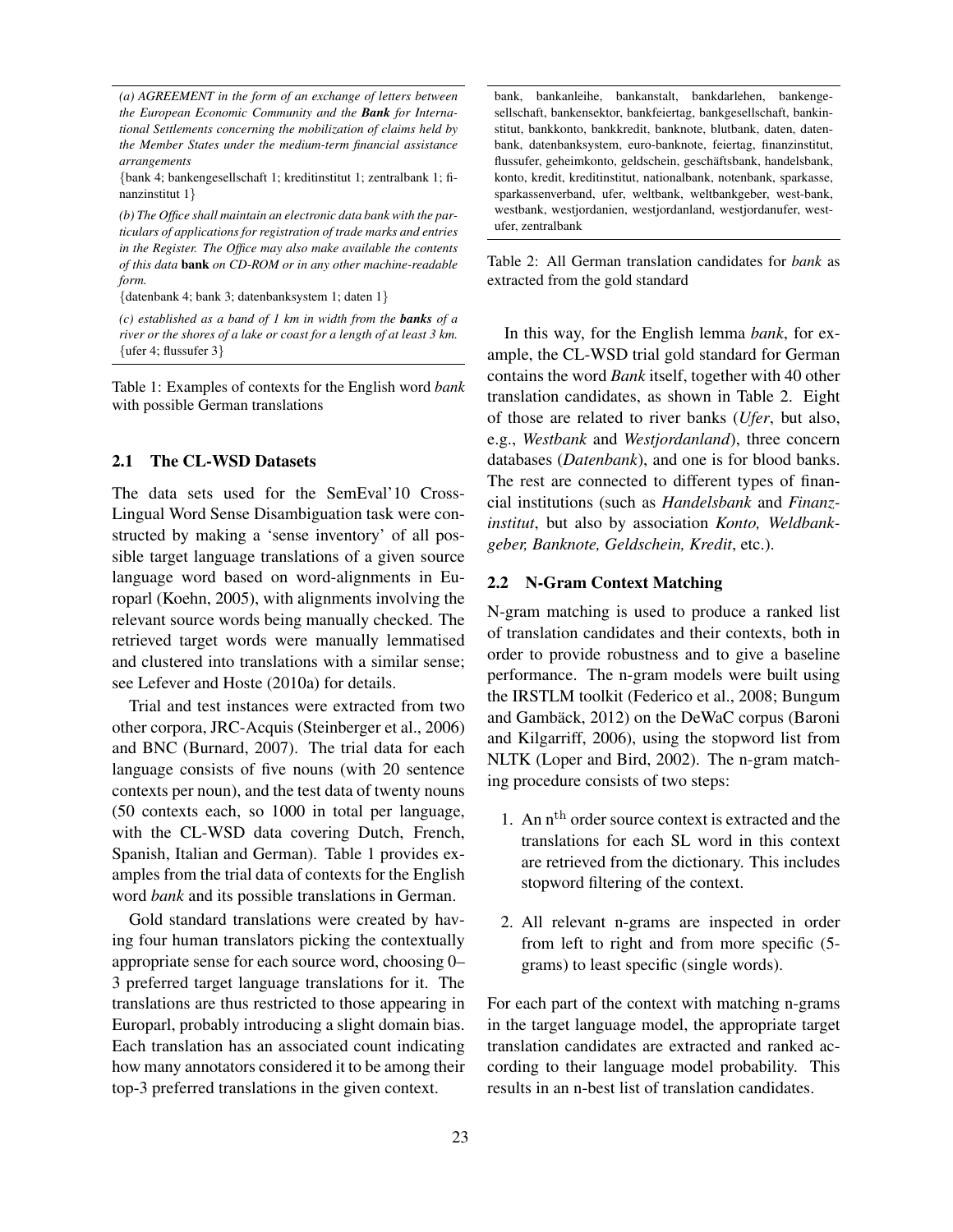Since dictionary entries are lemma-based, lemmatization was necessary to use this approach in combination with the dictionary enhancements. The source context is formed by the lemmata in the sentence surrounding the focus word (the word to be disambiguated) by a window of up to four words in each direction, limited by a 5-gram maximum length. In order to extract the semantically most relevant content, stopwords are removed before constructing this source word window. For each of the 1–5 lemmata in the window, the relevant translation candidates are retrieved from the bilingual dictionary. The candidates form the ordered translation context for the source word window.

The following example illustrates how the translation context is created for the focus word 'bank'. First the relevant part of the source language sentence with the focus word in bold face:

(1) The BIS could conclude stand-by credit agreements with the creditor countries' central bank if they should so request.

For example, using a context of two words in front and two words after the focus word, the following source language context is obtained after a preprocessing involving lemmatization, stopword removal, and insertion of sentence start  $($ ) and end markers  $():$ 

(2) country central **bank** request  $\langle$ /s $\rangle$ 

From this the possible n-grams in the target side context are generated by assembling all ordered combinations of the translations of the source language words for each context length: the widest contexts (5-grams) are looked up first before moving on to narrower contexts, and ending up with looking up only the translation candidate in isolation.

Each of the n-grams is looked up in the language model and for each context part the n-grams are ordered according to their language model probability. Table 3 shows a few examples of such generated ngrams with their corresponding scores from the ngram language model. $<sup>1</sup>$  The target candidates (ital-</sup> ics) are then extracted from the ordered list of target language n-grams. This gives an n-best list of trans-

| n              | n-gram                                                | LM score    |
|----------------|-------------------------------------------------------|-------------|
| 5              | land mittig <i>bank</i> nach such en $\langle$ /s $>$ | Not found   |
| 4              | mittig <i>bank</i> nachsuchen $\langle$ /s $>$        | Not found   |
| 3              | mittig <i>bank</i> nachsuchen                         | Not found   |
| 3              | <i>kredit</i> anfragen $\langle$ /s $>$               | $-0.266291$ |
| $\overline{c}$ | mittig bank                                           | $-3.382560$ |
| $\mathfrak{D}$ | zentral blutbank                                      | $-5.144870$ |
|                | bank.                                                 | $-3.673000$ |

Table 3: Target language n-gram examples from lookups of stopword-filtered lemmata *country central bank request* reported in log scores. The first 3 n-grams were not found in the language model.

lation candidates from which the top-1 or top-5 can be taken. Since multiple senses in the dictionary can render the same literal output, duplicate translation candidates are filtered out from the n-best list.

### 2.3 Dictionary-Based Context Matching

After creating the n-gram based list of translation candidates, additional candidates are produced by looking at multiword entries in a bilingual dictionary. The existence of multiword entries in the dictionary corresponding to adjacent lemmata in the source context or translation candidates in the target context is taken as a clear indicator for the suitability of a particular translation candidate. Such entries are added to the top of the n-best list, which represents a strong preference in the disambiguation system.

Dictionaries are used in all experiments to look up translation candidates and target language translations of the words in the context, but this approach is mining the dictionaries by using lookups of greater length. Thus is, for example, the dictionary entry *Community Bank* translated to the translation candidate *Commerzbank*; this translation candidate would be put on top of the list of prioritized answers.

Two separate procedures are used to find such indicators, a direct procedure based on the source context and an indirect procedure based on the weaker target language context. These are detailed in pseudocode in Algorithms 1 and 2, and work as follows:

## Source Language (SL) Method (Algorithm 1)

If there is a dictionary entry for the source word and one of its adjacent words, search the set of translations for any of the translation candidates for the word alone. Specifically, transla-

<sup>&</sup>lt;sup>1</sup>There are no scores for 4- and 5-grams; as expected when using direct translation to generate target language n-grams.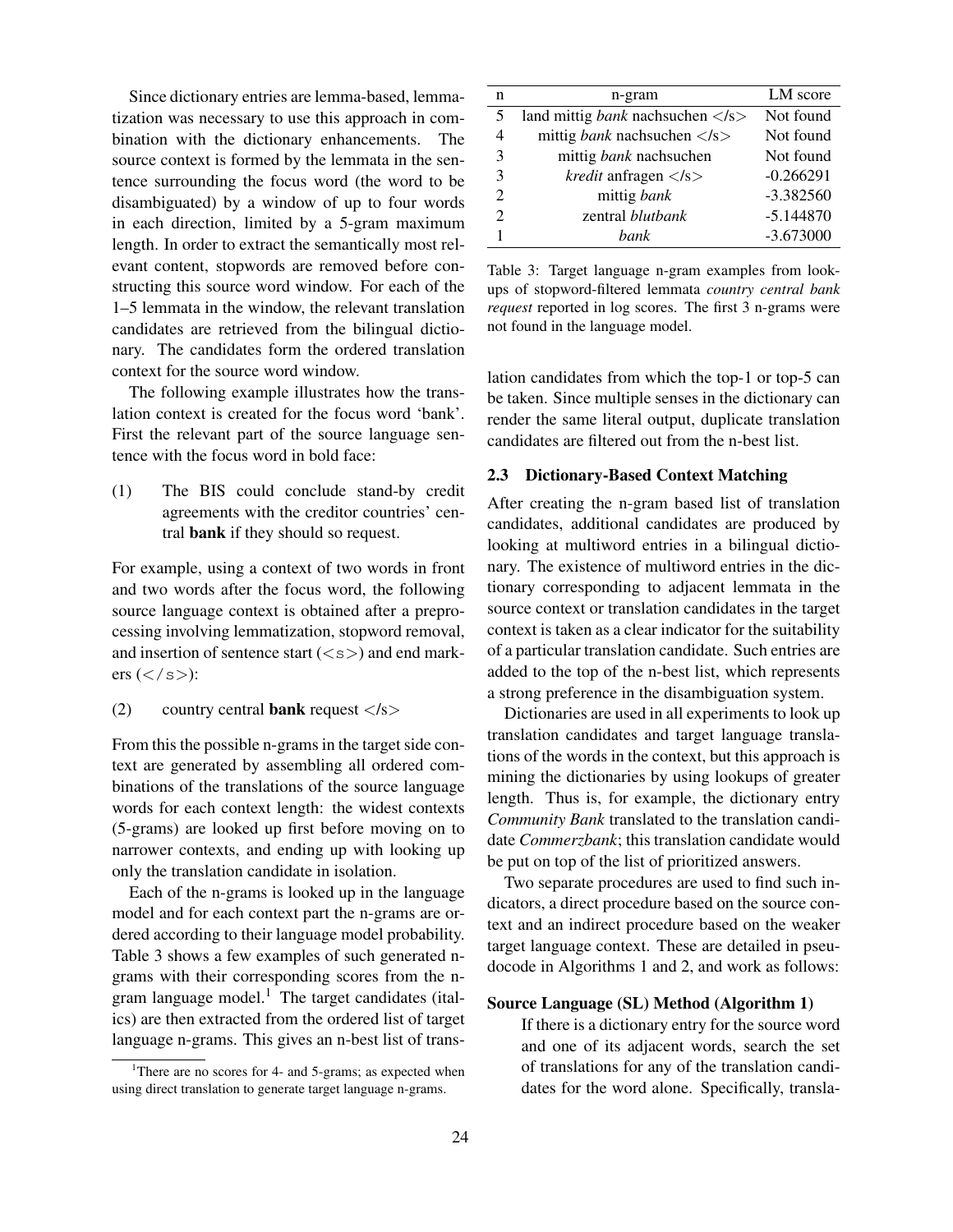| <b>Algorithm 1</b> SL algorithm to rank translation candidates (tcands) for SL lemma b given list of tcands                                    |                                        |  |  |  |  |  |
|------------------------------------------------------------------------------------------------------------------------------------------------|----------------------------------------|--|--|--|--|--|
| $\triangleright$ rlist is original ranking<br>1: <b>procedure</b> FINDCAND(list <i>rlist</i> , SL-lemma <i>b</i> , const <i>tcands</i> )       |                                        |  |  |  |  |  |
| $comblemmas \leftarrow list(previous lemma(b) + b, b + nextlemma(b))$<br>2:                                                                    | $\triangleright$ Find adjacent lemmata |  |  |  |  |  |
| for $lem \in comblemmas$ do<br>3:                                                                                                              |                                        |  |  |  |  |  |
| $c \leftarrow sl\text{-}dictionary\text{-}lookup(lem)$<br>$\triangleright$ Look up lemma in SL $\rightarrow$ TL dict.<br>4:                    |                                        |  |  |  |  |  |
| <b>if</b> $c \in$ tcands <b>then</b> $rlist \leftarrow list(c + rlist)$<br>$\triangleright$ Push lookup result c onto rlist if in tcands<br>5: |                                        |  |  |  |  |  |
| end if<br>6:                                                                                                                                   |                                        |  |  |  |  |  |
| end for<br>7:                                                                                                                                  |                                        |  |  |  |  |  |
| return rlist<br>$\triangleright$ Return new list with lemmata whose translations were in tcands on top<br>8:                                   |                                        |  |  |  |  |  |
| 9: end procedure                                                                                                                               |                                        |  |  |  |  |  |

Algorithm 2 TL algorithm to rank translation candidates (tcands) for SL lemma  $b$  given list of tcands [The ready-made TL tcands from the dataset are looked up in TL-SL direction. It is necessary to keep a list of the reverse-translation of the individual tcand as well as the original tcand itself, in order to monitor which tcand it was. If the SL context is found in either of these reverse lookups the matching  $tcand$  is ranked high.]

|     | 1: <b>procedure</b> $\text{FINDCAND}($ list $\text{rl}\,ist$ , SL-lemma $b$ , const $\text{teands}$ )                | $\triangleright$ rlist is original ranking                                                         |
|-----|----------------------------------------------------------------------------------------------------------------------|----------------------------------------------------------------------------------------------------|
| 2:  | for cand $\in$ tcands do                                                                                             | $\triangleright$ Assemble list of TL translations                                                  |
| 3:  | $translist \leftarrow list(cand, tl-dictionary-looking(cand)) + translist$                                           |                                                                                                    |
| 4:  |                                                                                                                      | $\triangleright$ Append TL $\rightarrow$ SL lookup results of <i>teands</i> with <i>cand</i> as id |
| 5:  | end for                                                                                                              |                                                                                                    |
| 6:  | for cand, trans $\in$ translist do                                                                                   |                                                                                                    |
| 7:  | <b>if</b> previous lemma(b) $\parallel$ next lemma(b) $\in$ trans <b>then</b>                                        | $\triangleright$ If trans contains either SL lemma                                                 |
| 8:  | $rlist \leftarrow list(cand) + rlist$                                                                                | $\triangleright$ append this <i>cand</i> onto rlist                                                |
| 9:  | end if                                                                                                               |                                                                                                    |
| 10: | end for                                                                                                              |                                                                                                    |
| 11: | return rlist                                                                                                         |                                                                                                    |
| 12: | $\triangleright$ Return tcands list; top-ranking tcands whose SL-neighbours were found in TL $\rightarrow$ SL lookup |                                                                                                    |
|     | 13: end procedure                                                                                                    |                                                                                                    |

tions of the combination of the source word and an adjacent word in the context are matched against translation candidates for the word.

#### Target Language (TL) Method (Algorithm 2)

If a translation candidate looked up in the reverse direction matches the source word along with one or more adjacent words, it is a good translation candidate. TL candidates are looked up in a TL–SL dictionary and multiword results are matched against SL combinations of disambiguation words and their immediate contexts.

For both methods the dictionary entry for the target word or translation candidate is matched against the immediate context. Thus both methods result in two different lookups for each focus word, combining it with the previous and next terms, respectively. This is done exhaustively for all combinations of translations of the words in the context window. Only one adjacent word was used, since very few of the candidates were able to match the context even with one word. Hence, virtually none would be found with more context, making it very unlikely that larger contexts would contribute to the disambiguation procedure, as wider matches would also match the one-word contexts.

Also for both methods, translation candidates are only added once, in case the same translation candidate generates hits with either (or both) of the methods. Looking at the running example, stopword filtered and with lemmatized context:

# (3) country central bank request

This example generates two source language multiword expressions, *central bank* and *bank request*. In the source language method, these word combina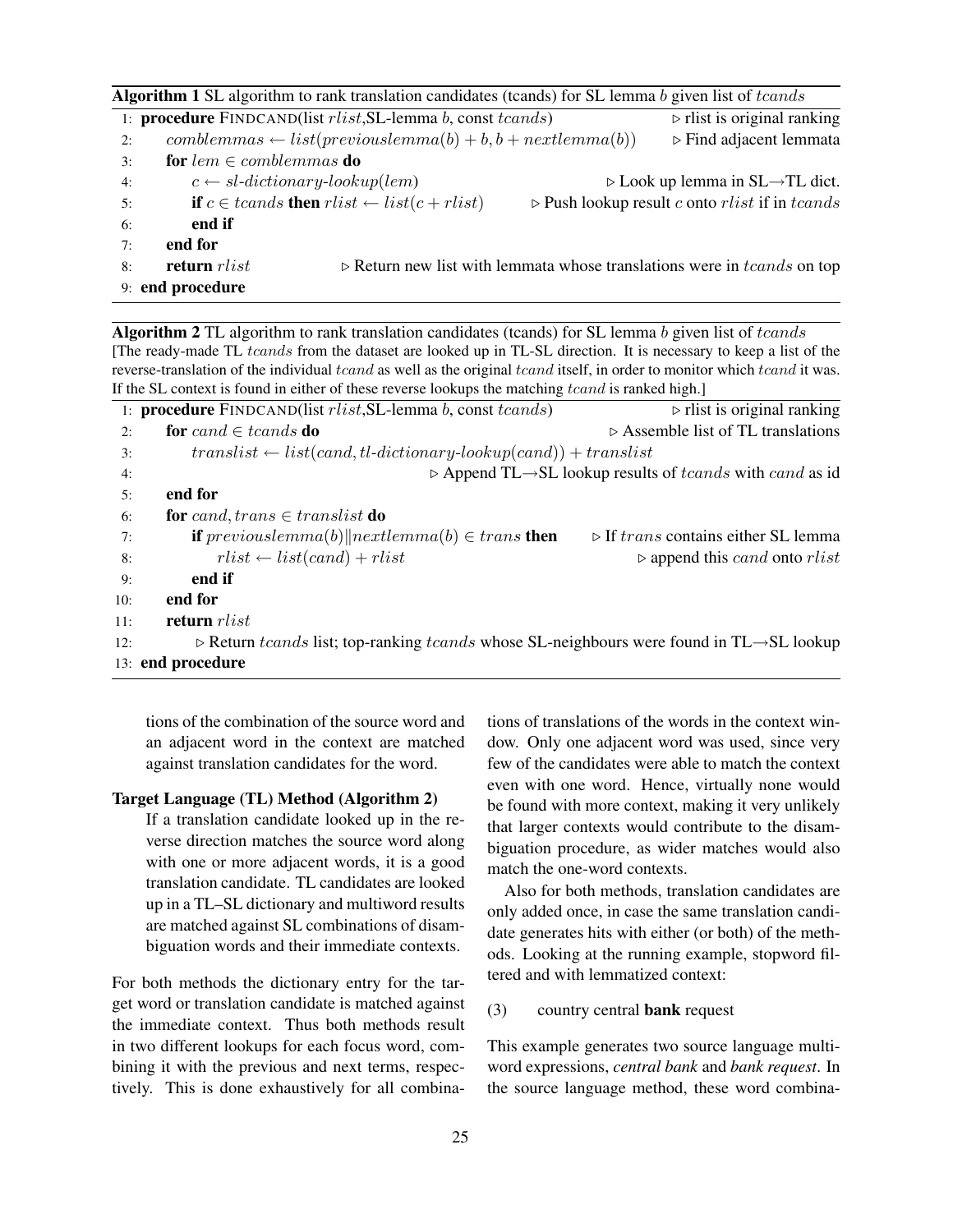tions are looked up in the dictionary where the *zentralbank* entry is found for *central bank*, which is also found as a translation candidate for *bank*.

The target language method works in the reverse order, looking up the translation candidates in the TL–SL direction and checking if the combined lemmata are among the candidates' translations into the source language. In the example, the entry *zentralbank:central bank* is found in the dictionary, matching the source language context, so *zentralbank* is assumed to be a correct translation.

# 2.4 Dictionaries

Two English-German dictionaries were used in the experiments, both with close to 1 million entries (translations). One is a free on-line resource, while the other was obtained by reversing an existing proprietary German-English dictionary made available to the authors by its owners:

- The GFAI dictionary (called 'D1' in Section 3 below) is a proprietary and substantially extended version of the Chemnitz dictionary, with 549k EN entries including 433k MWEs, and 552k DE entries (79k MWEs). The Chemnitz electronic German-English dictionary<sup>2</sup> itself contains over 470,000 word translations and is available under a GPL license.
- The freely available CC dictionary<sup>3</sup> ('D2' below) is an internet-based German-English and English-German dictionary built through user generated word definitions. It has 565k/440k (total/MWE) EN and 548k/210k DE entries.

Note that the actual dictionaries are irrelevant to the discussion at hand, and that we do not aim to point out strengths or weaknesses of either dictionary, nor to indicate a bias towards a specific resource.

### 3 Results

Experiments were carried out both on the trial and test data described in Section 2.1 (5 trial and 20 test words; with 20 resp. 50 instances for each word; in total 1100 instances in need of disambiguation). The results show that the dictionaries yield answers with high precision, although they are robust enough to solve the SemEval WSD challenge on their own.

For measuring the success rate of the developed models, we adopt the 'Out-Of-Five' (OOF) score (Lefever and Hoste, 2010b) from the SemEval'10 Cross-Lingual Word Sense Disambiguation task. The Out-Of-Five criterion measures how well the top five candidates from the system match the top five translations in the gold standard:

$$
OOF(i) = \frac{\sum_{a \in A_i} freq_i(a)}{|H_i|}
$$

where  $H_i$  denotes the multiset of translations proposed by humans for the focus word in each source sentence  $s_i$  (1  $\leq i \leq N$ , N being the number of test items).  $A_i$  is the set of translations produced by the system for source term  $i$ . Since each translation has an associated count of how many annotators chose it, there is for each  $s_i$  a function  $freq_i$  returning this count for each term in  $H_i$  (0 for all other terms), and  $max freq_i$  gives the maximal count for any term in  $H_i$ . For the first example in Table 1:

 $H_1 = \{\text{bank}, \text{bank}, \text{bank}, \text{bank}, \text{zentralbank}, \text{heat}\}$ 

bankengesellschaft, kreditinstitut, finanzinstitut}

$$
freq1(bank) = 4
$$
  
\n
$$
freq1(bank) = 4
$$
  
\n...  
\n
$$
freq1(finanzinstitut) = 1
$$
  
\n
$$
maxfreq1 = 4
$$

and the cardinality of the multiset is:  $|H_1| = 8$ . This equates to the sum of all top-3 preferences given to the translation candidates by all annotators.

For the Out-Of-Five evaluation, the CL-WSD systems were allowed to submit up to five candidates of equal rank. OOF is a recall-oriented measure with no additional penalty for precision errors, so there is no benefit in outputting less than five candidates. With respect to the previous example from Table 1, the maximum score is obtained by system output  $A_1 = \{bank, bankengesellschaft, kreditinstitut,$ zentralbank, finanzinstitut}, which gives  $OOF(1) =$  $(4+1+1+1+1)/8 = 1$ , whereas  $A_2 = \{\text{bank},\}$ bankengesellschaft, nationalbank, notenbank, sparkasse} would give  $OOF(1) = (4 + 1)/8 = 0.625$ .<sup>4</sup>

<sup>2</sup>http://dict.tu-chemnitz.de/

 $3$ http://www.dict.cc/

 $4$ Note that the maximum OOF score is not always 1 (i.e., it is not normalized), since the gold standard sometimes contains more than five translation alternatives.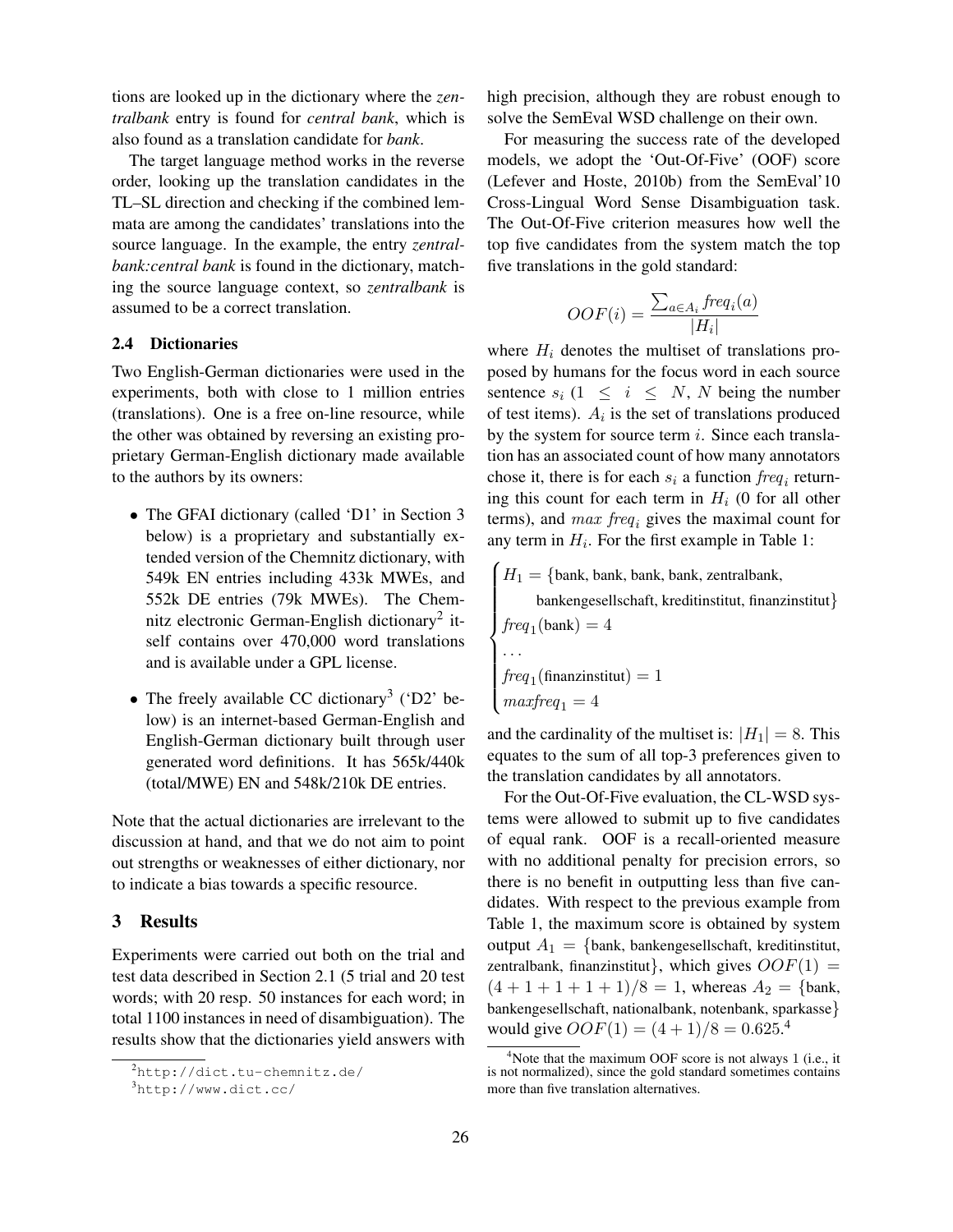|            | Source language |                |      | Target language |                |       | All   |
|------------|-----------------|----------------|------|-----------------|----------------|-------|-------|
| Dictionary | D1              | D <sub>2</sub> | comb | D1              | D <sub>2</sub> | comb  | comb  |
| Top        | 8.89            | 6.99           | 8.89 | 22.71           | 24.43          | 25.34 | 24.67 |
| Low        | 0.00            | 0.00           | 0.00 | 0.00            | 0.00           | 0.00  | 0.00  |
| Mean       | 2.71            | 0.99           | 3.04 | 8.35            | 7.10           | 9.24  | 10.13 |

Table 4:  $F_1$ -score results for individual dictionaries

|            | Source language |                | Target language |      |                | All  |      |
|------------|-----------------|----------------|-----------------|------|----------------|------|------|
| Dictionary | D1              | D <sub>2</sub> | comb            | D1   | D <sub>2</sub> | comb | comb |
| coach      | 1.00            | 0.00           | 1.00            | 0.21 | 0.00           | 0.21 | 0.21 |
| education  | 0.83            | 0.67           | 0.83            | 0.47 | 0.62           | 0.54 | 0.53 |
| execution  | 0.00            | 0.00           | 0.00            | 0.17 | 0.22           | 0.17 | 0.17 |
| figure     | 1.00            | 0.00           | 1.00            | 0.51 | 0.57           | 0.55 | 0.55 |
| job        | 0.88            | 0.80           | 0.94            | 0.45 | 0.78           | 0.46 | 0.44 |
| letter     | 1.00            | 0.00           | 1.00            | 0.66 | 0.75           | 0.62 | 0.66 |
| match      | 1.00            | 1.00           | 1.00            | 0.80 | 0.50           | 0.80 | 0.80 |
| mission    | 0.71            | 0.33           | 0.71            | 0.46 | 0.37           | 0.36 | 0.36 |
| mood       | 0.00            | 0.00           | 0.00            | 0.00 | 0.00           | 0.00 | 0.00 |
| paper      | 0.68            | 0.17           | 0.68            | 0.53 | 0.35           | 0.55 | 0.55 |
| post       | 1.00            | 1.00           | 1.00            | 0.39 | 0.48           | 0.45 | 0.48 |
| pot        | 0.00            | 0.00           | 0.00            | 1.00 | 1.00           | 1.00 | 1.00 |
| range      | 1.00            | 1.00           | 1.00            | 0.28 | 0.37           | 0.30 | 0.30 |
| rest       | 1.00            | 0.67           | 1.00            | 0.60 | 0.56           | 0.56 | 0.58 |
| ring       | 0.09            | 0.00           | 0.09            | 0.37 | 0.93           | 0.38 | 0.38 |
| scene      | 1.00            | 0.00           | 1.00            | 0.50 | 0.42           | 0.44 | 0.50 |
| side       | 1.00            | 0.00           | 1.00            | 0.21 | 0.16           | 0.23 | 0.27 |
| soil       | 1.00            | 0.00           | 1.00            | 0.72 | 0.58           | 0.66 | 0.69 |
| strain     | 0.00            | 0.00           | 0.00            | 0.51 | 0.88           | 0.55 | 0.55 |
| test       | 1.00            | 1.00           | 1.00            | 0.62 | 0.52           | 0.57 | 0.61 |
| Mean       | 0.84            | 0.74           | 0.84            | 0.50 | 0.56           | 0.49 | 0.51 |

Table 5: Precision scores for all terms filtering out those instances for which no candidates were suggested

For assessing overall system performance in the experiments, we take the best ('Top'), worst ('Low'), and average ('Mean') of the OOF scores for all the SL focus words, with  $F_1$ -score reported as the harmonic mean of the precision and recall of the OOF scores. Table 4 shows results for each dictionary approach on the test set, with 'D1' being the GFAI dictionary, 'D2' the CC dictionary, and 'comb' the combination of both. Target language look-up contributes more to providing good translation candidates than the source language methodology, and also outperforms a strategy combining all dictionaries in both directions ('All comb').

Filtering out the instances for which no candidate translation was produced, and taking the average precision scores only over these, gives the results shown in Table 5. Markedly different precision scores can be noticed, but the source language

|               |             | Source language | Target language |              |  |
|---------------|-------------|-----------------|-----------------|--------------|--|
| Dictionary    | D1          | D2              | D1              | D2           |  |
| Mean<br>Total | 3.25<br>223 | 15<br>256       | 12.65<br>1.164  | 11.45<br>880 |  |

Table 6: Number of instances with a translation candidate ('Mean') and the total number of suggested candidates

|     | Most<br>Freq | Most Freq 5-gram<br>Aligned |       | + Dict | 5-gram All Dict VSM<br>Comb | Model |
|-----|--------------|-----------------------------|-------|--------|-----------------------------|-------|
| Top | 51.77        | 68.71                       | 52.02 | 52.74  | 24.67                       | 55.92 |
| Low | 1.76         | 9.93                        | 14.09 | 15.40  | 0.00                        | 10.73 |
|     | Mean $21.18$ | 34.61                       | 30.36 | 36.38  | 10.13                       | 30.30 |

Table 7: Overview of results  $(F_1$ -scores) on SemEval data

method again has higher precision on the suggestions it makes than the target language counterpart.

As shown in Table 6, this higher precision is offset by lower coverage, with far fewer instances actually producing a translation candidate with the dictionary lookup methods. There is a notable difference in the precision of the SL and TL approaches, coinciding with more candidates produced by the latter. Several words in Table 5 give 100% precision scores for at least one dictionary, while a few give 0% precision for some dictionaries. The word 'mood' even has 0% precision for both dictionaries in both directions.

Table 7 gives an overview of different approaches to word translation disambiguation on the dataset. For each method, the three lines again give both the best and worst scoring terms, and the mean value for all test words. The maximum attainable score for each of those would be 99.28, 90.48 and 95.47, respectively, but those are perfect scores not reachable for all items, as described above (OOFscoring). Instead the columns *Most Freq* and *Most Freq aligned* give the baseline scores for the Sem-Eval dataset: the translation most frequently seen in the corpus and the translation most frequently aligned in a word-aligned parallel corpus (Europarl), respectively. Then follows the results when using only a stopword-filtered *5-gram* model built with the IRSTLM language modeling kit (Federico and Cettolo, 2007), and when combining the 5-gram model with the dictionary approach (*5-gram + Dict*).

The next column (*All Dict Comb*) shows how the dictionary methods fared on their own. The com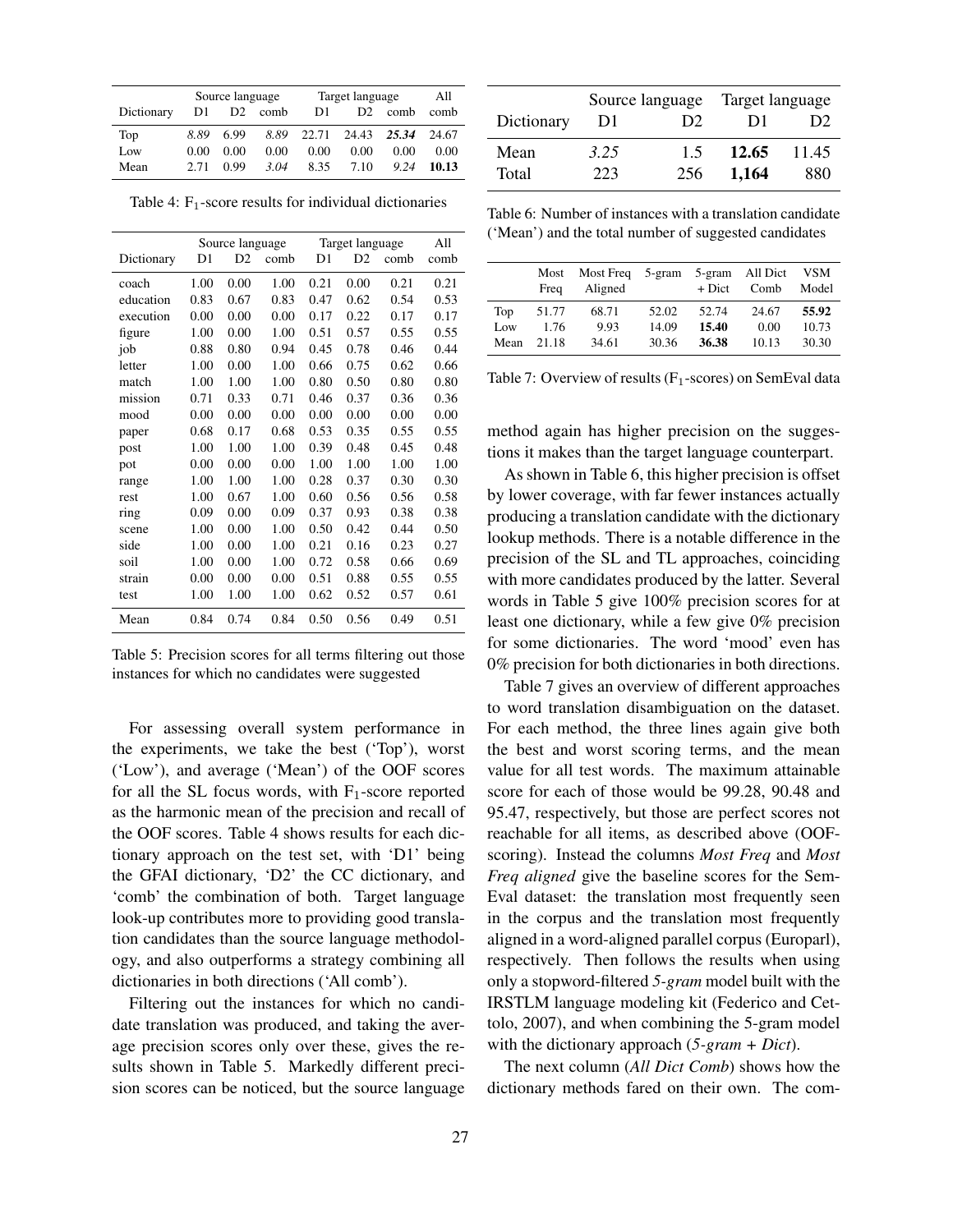bined dictionary approach has low recall (see Table 6) and does not alone provide a good solution to the overall problem. Due to high precision, however, the approach is able to enhance the n-gram method that already produces acceptable results. Finally, the column *VSM Model* as comparison gives the results obtained when using a Vector Space Model for word translation disambiguation (Marsi et al., 2011).

Comparing the dictionary approach to state-ofthe-art monolingual solutions to the WTD problem on this dataset shows that the approach performs better for the Lowest and Mean scores of the terms, but not for the Top scores (Lynum et al., 2012). As can be seen in Table 7, the vector space model produced the overall best score for a single term. However, the method combining a 5-gram language model with the dictionary approach was best both at avoiding really low scores for any single term and when comparing the mean scores for all the terms.

# 4 Discussion and Conclusion

The paper has presented a method for using dictionary lookups based on the adjacent words in both the source language text and target language candidate translation texts to disambiguate word translation candidates. By composing lookup words by using both neighbouring words, improved disambiguation performance was obtained on the data from the SemEval'10 English-German Cross-Lingual Word Sense Disambiguation task. The extended use of dictionaries proves a valuable source of information for disambiguation, and can introduce low-cost phrase-level translation to quantitative Word Sense Disambiguation approaches such as N-gram or Vector Space Model methods, often lacking the phrasesbased dimension.

The results show clear differences between the source and target language methods of using dictionary lookups, where the former has very high precision (0.84) but low coverage, while the TL method compensates lower precision (0.51) with markedly better coverage. The SL dictionary method provided answers to only between 1.5 and 3.25 of 50 instances per word on average, depending on the dictionary. This owes largely to the differences in algorithms, where the TL method matches any adjacent lemma to the focus word with the translation of the

pre-defined translation candidates, whereas the SL method matches dictionaries of the combined lemmata of the focus word and its adjacent words to the same list of translation candidates. False positives are expected with lower constraints such as these. On the SemEval data, the contribution of the dictionary methods to the n-grams is mostly in improving the average score.

The idea of acquiring lexical information from corpora is of course not new in itself. So did, e.g., Rapp (1999) use vector-space models for the purpose of extracting ranked lists of translation candidates for extending a dictionary for word translation disambiguation. Chiao and Zweigenbaum (2002) tried to identify translational equivalences by investigating the relations between target and source language word distributions in a restricted domain, and also applied reverse-translation filtering for improved performance, while Sadat et al. (2003) utilised non-aligned, comparable corpora to induce a bilingual lexicon, using a bidirectional method  $(SL\rightarrow TL, TL\rightarrow SL, and a combination of both).$ 

Extending the method to use an arbitrary size window around all words in the context of each focus word (not just the word itself) could identify more multiword expressions and generate a more accurate bag-of-words for a data-driven approach. Differences between dictionaries could also be explored, giving more weight to translations found in two or more dictionaries. Furthermore, the differences between the SL and TL methods could explored further, investigating in detail the consequences of using a symmetrical dictionary, in order to study the effect that increased coverage has on results. Testing the idea on more languages will help verify the validity of these findings.

#### Acknowledgements

This research has received funding from NTNU and from the European Community's 7th Framework Programme under contract nr 248307 (PRESEMT). Thanks to the other project participants and the anonymous reviewers for several very useful comments.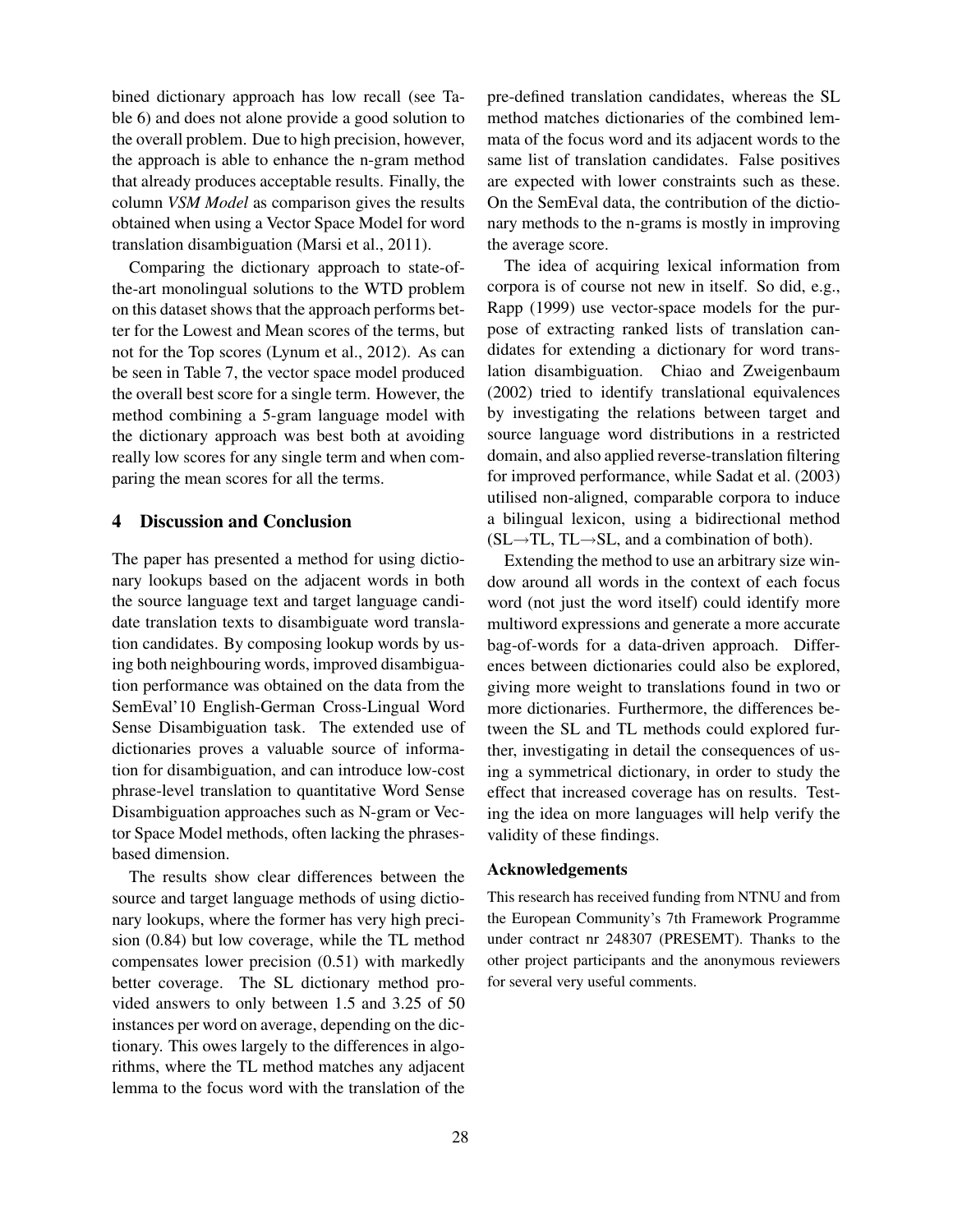### References

- Bai, M.-H., You, J.-M., Chen, K.-J., and Chang, J. S. (2009). Acquiring translation equivalences of multiword expressions by normalized correlation frequencies. In *Proceedings of the 2009 Conference on Empirical Methods in Natural Language Processing*, pages 478–486, Singapore. ACL.
- Baroni, M. and Kilgarriff, A. (2006). Large linguistically-processed web corpora for multiple languages. In *Proceedings of the 11th Conference of the European Chapter of the Association for Computational Linguistics*, pages 87–90, Trento, Italy. ACL.
- Bungum, L. and Gambäck, B. (2012). Efficient ngram language modeling for billion word webcorpora. In *Proceedings of the 8th International Conference on Language Resources and Evaluation*, pages 6–12, Istanbul, Turkey. ELRA. Workshop on Challenges in the Management of Large Corpora.
- Burnard, L., editor (2007). *Reference Guide for the British National Corpus (XML Edition)*. BNC Consortium, Oxford, England. http://www. natcorp.ox.ac.uk/XMLedition/URG.
- Caseli, H. d. M., Ramisch, C., das Graças Volpe Nunes, M., and Villavicencio, A. (2010). Alignment-based extraction of multiword expressions. *Language Resources and Evaluation*, 44(1- 2):59–77. Special Issue on Multiword expression: hard going or plain sailing.
- Chiao, Y.-C. and Zweigenbaum, P. (2002). Looking for candidate translational equivalents in specialized comparable corpora. In *Proceedings of the 40th Annual Meeting of the Association for Computational Linguistics*, volume 2, pages 1–5, Philadelphia, Pennsylvania. ACL. Also published in *AMIA Annual Symposium 2002*, pp. 150–154.
- Federico, M., Bertoldi, N., and Cettolo, M. (2008). Irstlm: an open source toolkit for handling large scale language models. In *INTERSPEECH*, pages 1618–1621. ISCA.
- Federico, M. and Cettolo, M. (2007). Efficient handling of n-gram language models for statistical machine translation. In *Proceedings of the 45th Annual Meeting of the Association for Computational Linguistics*, pages 88–95, Prague, Czech

Republic. ACL. 2nd Workshop on Statistical Machine Translation.

- Koehn, P. (2005). Europarl: A parallel corpus for statistical machine translation. In *Proceedings of the 10th Machine Translation Summit*, pages 79– 86, Phuket, Thailand.
- Lefever, E. and Hoste, V. (2010a). Construction of a benchmark data set for cross-lingual word sense disambiguation. In *Proceedings of the 7th International Conference on Language Resources and Evaluation*, pages 1584–1590, Valetta, Malta. ELRA.
- Lefever, E. and Hoste, V. (2010b). SemEval-2010 Task 3: Cross-lingual word sense disambiguation. In *Proceedings of the 48th Annual Meeting of the Association for Computational Linguistics*, pages 15–20, Uppsala, Sweden. ACL. 5th International Workshop on Semantic Evaluation.
- Loper, E. and Bird, S. (2002). NLTK: the natural language toolkit. In *Proceedings of the ACL-02 Workshop on Effective tools and methodologies for teaching natural language processing and computational linguistics - Volume 1*, ETMTNLP '02, pages 63–70, Stroudsburg, PA, USA. Association for Computational Linguistics.
- LREC06 (2006). *Proceedings of the 5th International Conference on Language Resources and Evaluation*, Genova, Italy. ELRA.
- Lynum, A., Marsi, E., Bungum, L., and Gambäck, B. (2012). Disambiguating word translations with target language models. In *Proceedings of the 15th International Conference on Text, Speech and Dialogue*, pages 378–385, Brno, Czech Republic. Springer.
- Marsi, E., Lynum, A., Bungum, L., and Gambäck, B. (2011). Word translation disambiguation without parallel texts. In *Proceedings of the International Workshop on Using Linguistic Information for Hybrid Machine Translation*, pages 66– 74, Barcelona, Spain.
- Rapp, R. (1999). Automatic identification of word translations from unrelated English and German corpora. In *Proceedings of the 37th Annual Meeting of the Association for Computational Linguistics*, pages 519–526, Madrid, Spain. ACL.